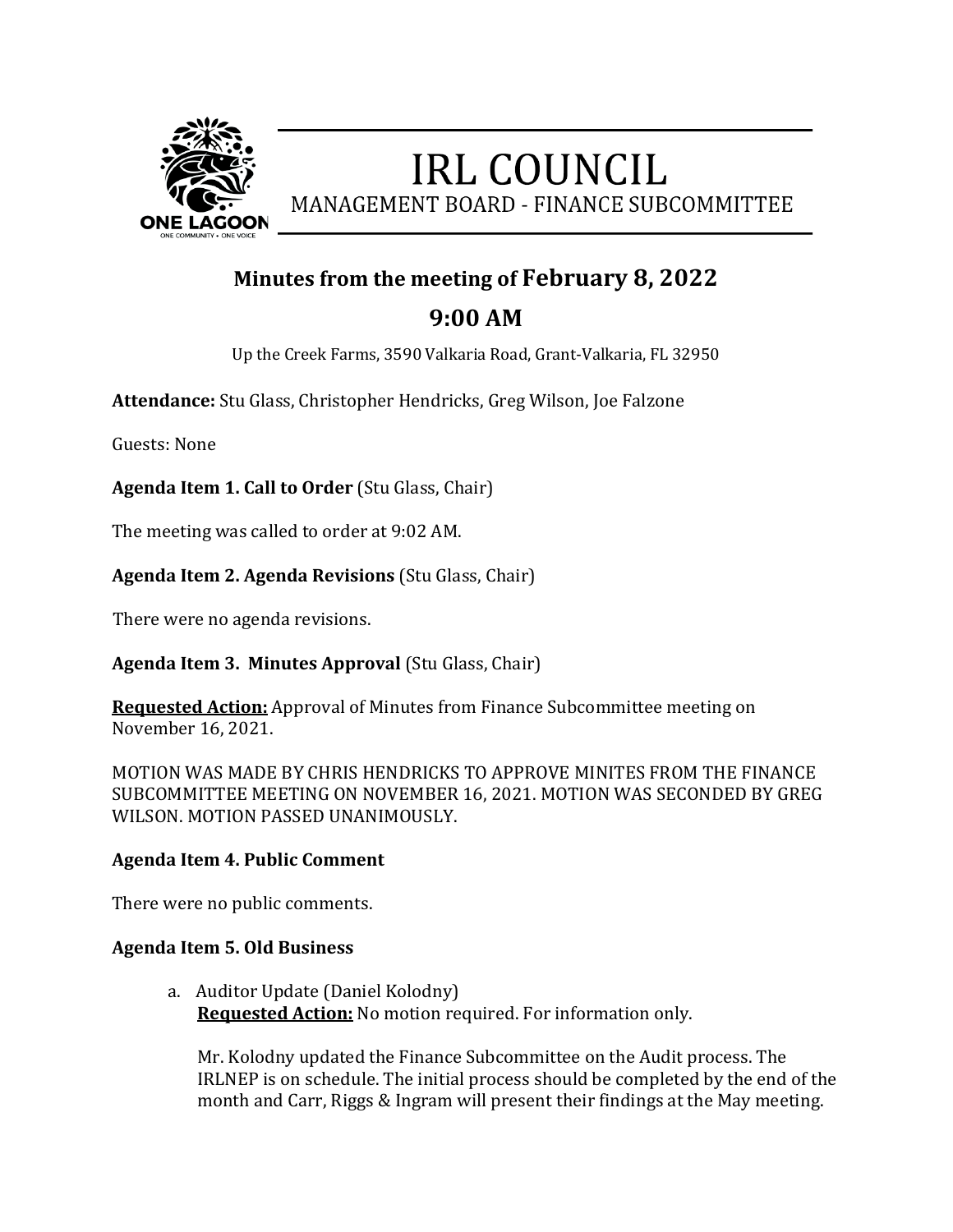#### **Agenda Item 6. New Business**

a. Election of Chair and Vice Chair (Duane De Freese)  **Requested Action:** Elect Chair and Vice Chair to serve on the Finance Subcommittee for calendar year 2022.

Dr. De Freese explained the election process for the 2022 calendar year.

 MOTION WAS MADE BY CHRIS HENDRIX TO KEEP THE CURRENT CHAIR (STU GLASS) AND VICE CHAIR (TOM CAMPENNI) FOR THE 2022 CALENDAR YEAR. MOTION WAS SECONDED BY GREG WILSON. MOTION PASSED UNANIMOUSLY.

b. Quarter One Financial Statement Review (Daniel Kolodny)  **Requested Action:** No motion required. For information only.

Mr. Kolodny reviewed the Quarter One Financial Statements including cash flow, Project List, Active Project List and license plate revenue. Grant Writing challenges were also discussed.

c. Fiscal Year 2023 Tentative Budget (Daniel Kolodny)

**Requested Action:** Recommend to the Management Board that the IRL Council Board of Directors adopt Resolution 2022-01, pursuant to Florida Statutes.

Mr. Kolodny reviewed the 2023 tentative budget and touched upon the Federal Infrastructure Investment and Jobs Law. Resolution 2022-01 was discussed as well as expenditure details including additional staffing and IRL Council Strategic Programs.

MOTION WAS MADE BY CHRIS HENDRICKS TO RECOMMEND THAT THE MANAGEMENT BOARD RECOMMEND TO THE IRL COUNCIL BOARD OF DIRECTORS ADOPT RESOLUTION 2022-01, PURSUANT TO FLORIDA STATUTES. MOTION WAS SECONDED BY GREG WILSON. MOTION PASSED UNAIMOUSLY.

d. Planning for Congressional Infrastructure Investment and Jobs Law (Duane De Freese)

Dr. De Freese summarized the Federal Infrastructure Investment and Jobs Law. The timeline could be a challenge as EPA would like these projects to hit the ground quickly. The IRLNEP has identified five projects, one in each county, that meet the definition. These projects will start this year by allocating \$500K to those five projects. This will be a budgeting change, but not a project change. The IRLNEP plans going into October 2022 with 1.3 million in projects.